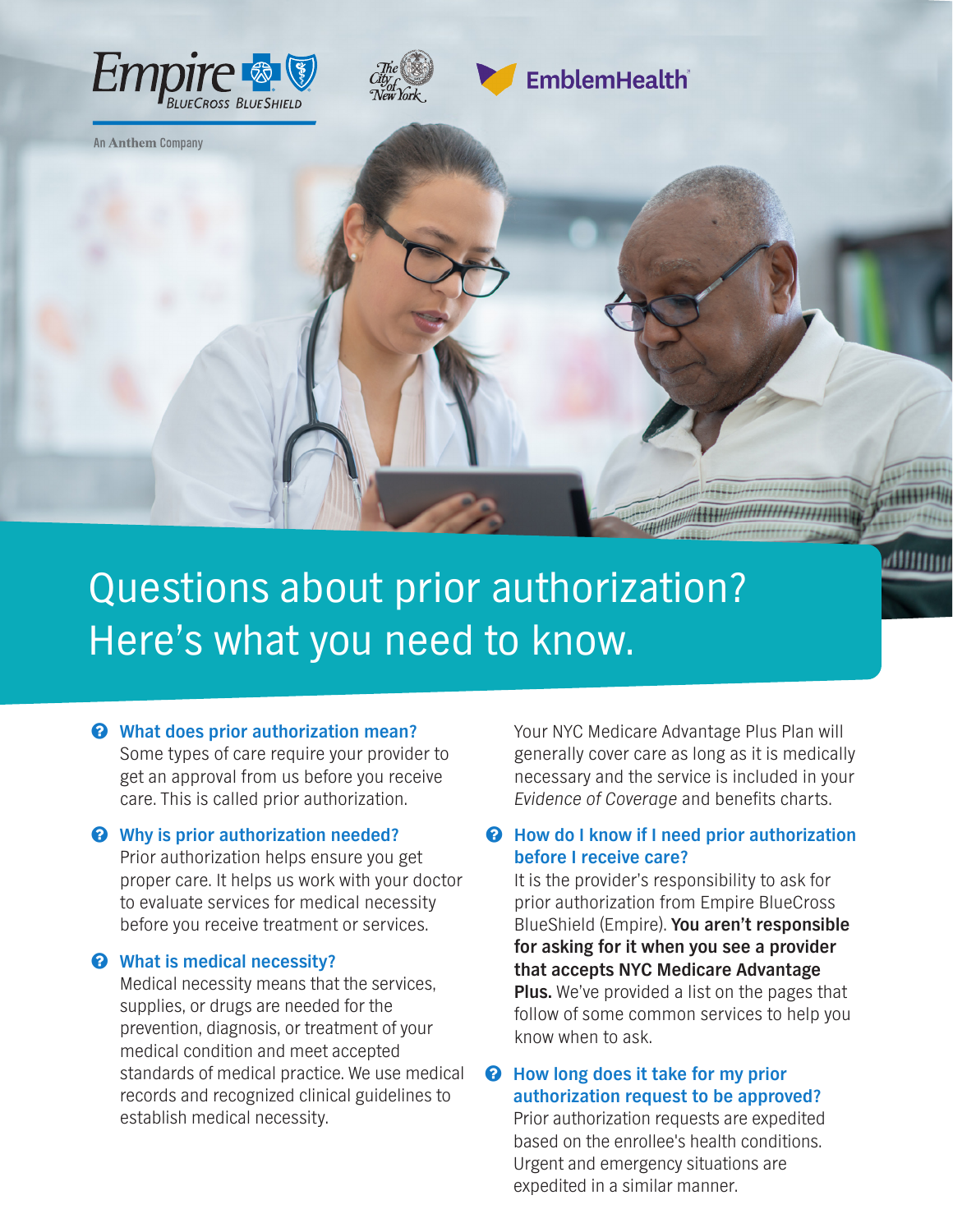$\odot$  How does prior authorization work? **Providers who accept NYC Medicare Advantage Plus** are required to ask for prior authorization before providing certain types of care, and once approved by Empire, the provider will only bill you for your applicable copay or coinsurance. If your provider doesn't ask for prior authorization when required, the claim will be denied. The provider CANNOT bill you for the treatment if they did not get prior authorization.

Out-of-network providers aren't required to ask for prior authorization. We encourage you to ask your provider to request it for you before you get care. Here's why:

- If the provider doesn't ask for prior authorization, Empire will review the claim after you've been treated.
- If the claim is determined to be medically necessary, we will process it according to the rules of your plan.

• If the claim is determined to not be medically necessary, we will deny the claim and let you know that you have the right to appeal the decision. The provider CAN bill you for the treatment.

Whether you see an in-network or out-of-network provider, if your provider does ask for prior authorization and it is denied:

- You will be notified. If you choose to continue with the treatment, you will be responsible for the cost.
- We will let you know that you have the right to appeal the decision.

The important thing to remember is that you are not responsible for asking for prior authorization when you see an in-network provider. If you see an out-of-network provider, you can ask them to request it for you.

Below is a general list of services to help you know when prior authorization is **required** or when to ask your provider to request it. Please note, this is not a complete list and is provided as a guide to help you get the most out of your plan. Detailed prior authorization information is available for your providers.



## Inpatient admissions

- Elective inpatient admissions
- Rehabilitation facility admissions
- Skilled nursing facility admissions
- Long-term acute care (LTAC) care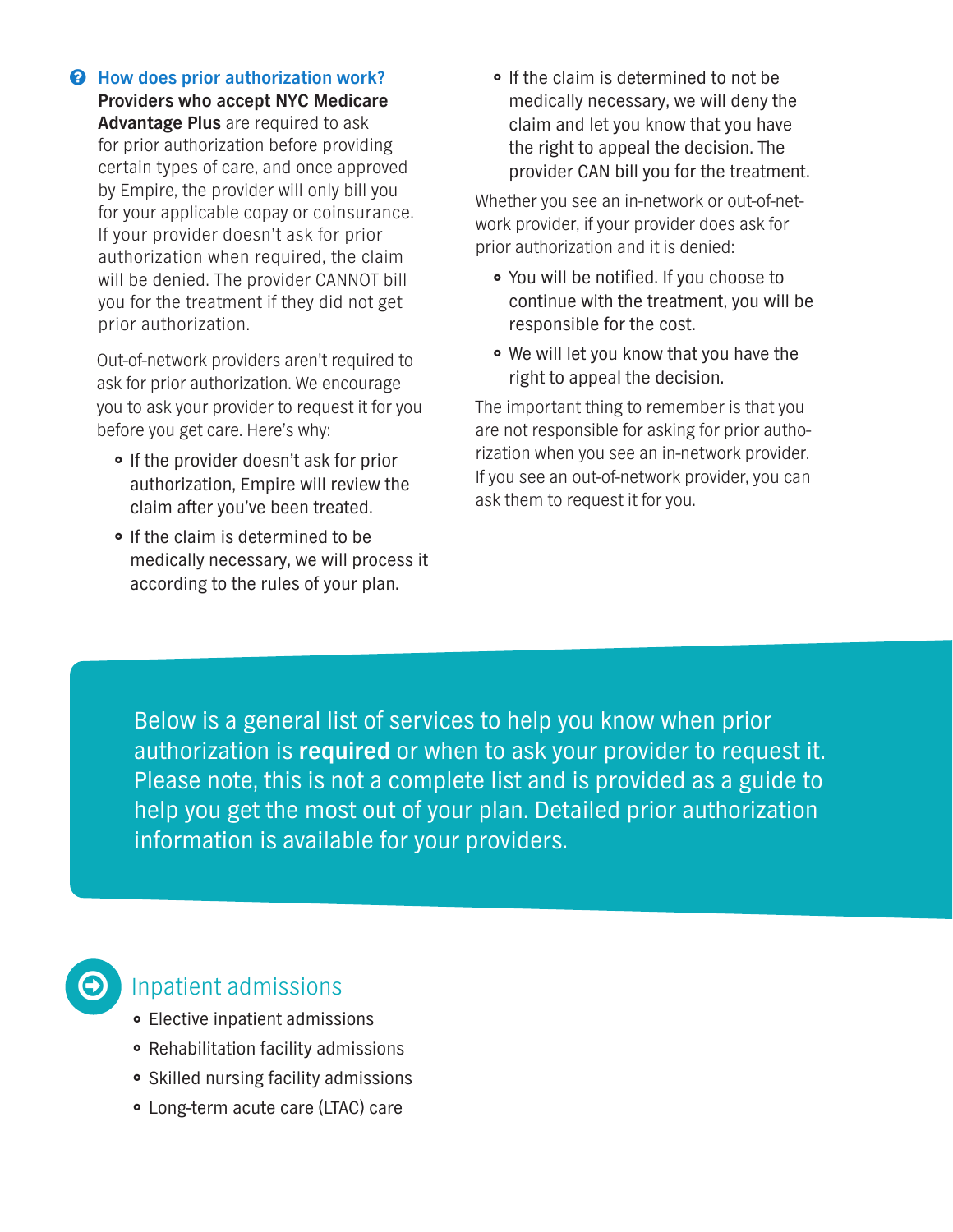

## Select outpatient services

- Orthotics (performed primarily on ankle, back, foot, and knee)
- Elective inpatient surgery
- All potentially cosmetic surgeries
- Arthroscopies/arthroplasties
- Bariatric/gastric obesity surgery
- Breast reconstruction
- Cervical fusions
- Continuous glucose monitoring (CGM)
- Coronary artery bypass graft (CABG)
- Defibrillator/pacemaker insertion or replacement
- Genetic testing
- Endoscopies
- Epidermal growth factor receptor testing
- Home health
- Hyperbaric oxygen therapy
- Intracardiac electrophysiological studies (EPS) catheter ablation
- Knee and hip replacements
- Knee orthoses

 $\bigoplus$ 

- Laminectomies/laminotomies
- Laparoscopies
- Nerve destructions
- Nonemergency ground, air, and water transportation
- Occupational therapy
- Oncology (Breast), mRNA, gene expression profiling
- Pain management
- Physical therapy
- Sleep studies and sleep-study-related equipment and supplies
- Spinal orthoses
- Spinal procedures
- Tonsillectomy/adenoidectomy
- UPPP surgery (Uvulopalatopharyngoplasty removal of excessive soft tissue in the back of the throat to relieve obstruction)
- Vascular angioplasty and stents
- Vascular embolization and occlusion services
- Vascular ultrasound

# Durable medical equipment (DME) and prosthetics

- Automated external defibrillators
- Bone stimulators
- Cochlear implants
- Cough assist (insufflator/exsufflator)
- High-frequency chest wall oscillator
- Insulin and infusion pumps
- Left ventricular assist device
- Nonstandard wheelchairs
- Nonstandard beds
- Oral appliances for obstructive sleep apnea
- Patient transfer systems
- Pneumatic compression devices
- Power wheelchair repairs
- Power wheelchairs, accessories, and power-operated vehicles (POVs)
- Prosthetics, orthotics
- Sleep-study-related equipment and supplies
- Speech-generating devices and accessories
- Spinal cord stimulators
- Tumor treatment field therapy
- Ventilators
- Wound pump